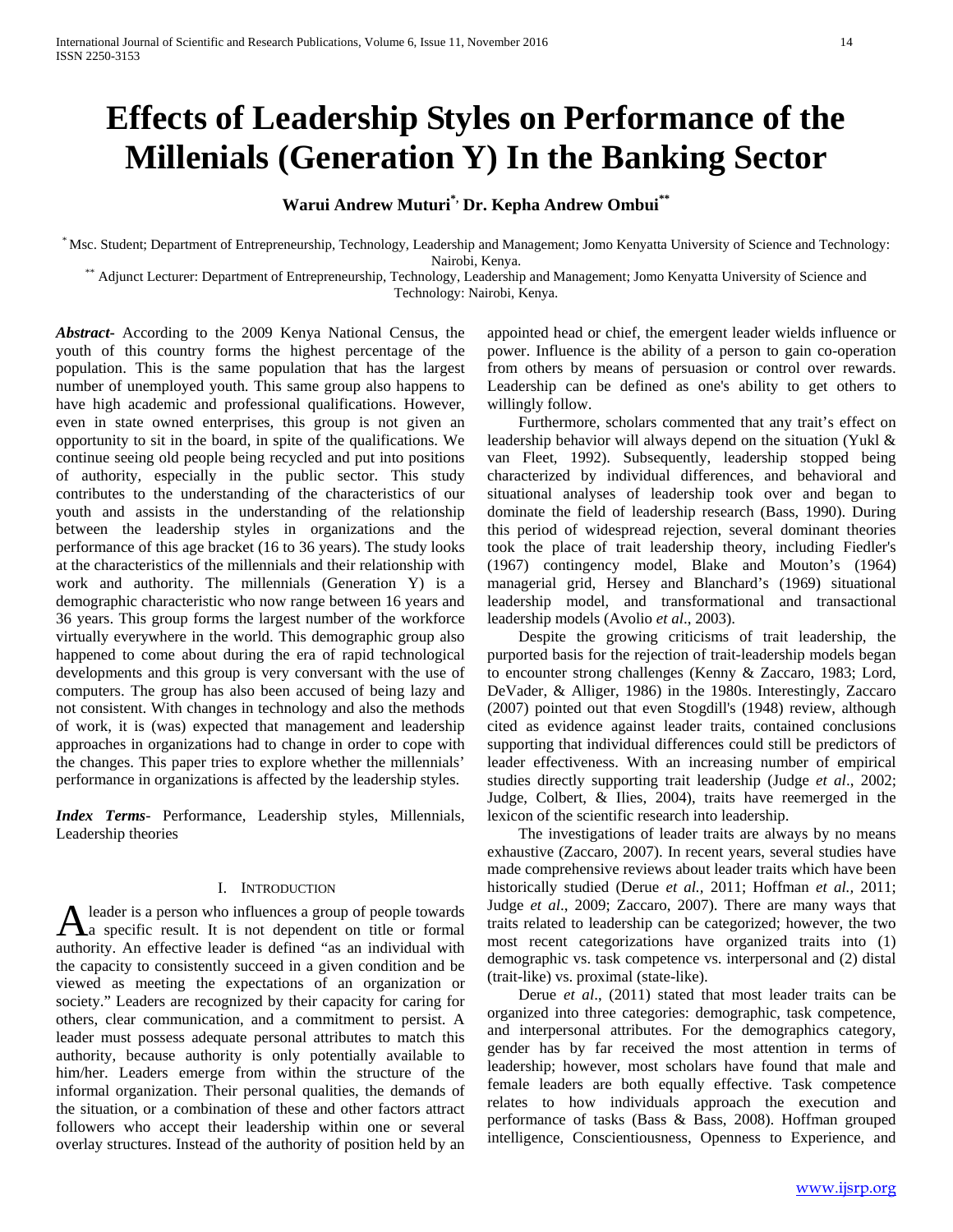Emotional Stability into this category. Lastly, interpersonal attributes are related to how a leader approaches social interactions. According to Hoffman *et al.,* (2011), Extraversion and Agreeableness should be grouped into this category.

 Recent research has shifted from focusing solely on distal (dispositional/trait-like) characteristics of leaders to more proximal (malleable/state-like) individual differences often in the form of knowledge and skills (Hoffman *et al*., 2011). The hope is that emergence of proximal traits in trait leadership theory will help researchers answer the ancient question: are leaders born or made? Proximal individual differences suggest that the characteristics that distinguish effective leaders from noneffective leaders are not necessarily stable through the life-span, implying that these traits may be able to be developed. Hoffman *et al*., (2011) examined the effects of distal vs. proximal traits on leader effectiveness. He found that distal individual differences of achievement motivation, energy, flexibility, dominance, honesty/integrity, self-confidence, creativity, and charisma were strongly correlated with leader effectiveness. Additionally, he found that the proximal individual differences of interpersonal skills, oral communication, written communication, management skills, problem solving skills, and decision making were also strongly correlated with leader effectiveness. His results suggested that on average, distal and proximal individual differences have a similar relationship with effective leadership (Hoffman *et al*., 2011).

 Transformational leadership is a style of leadership where the leader collaborates with employees to identify the needed change, creating a vision to guide the change through inspiration, and executing the change in tandem with committed members of the group (Bass, 1985). It also serves to enhance the motivation, morale, and job performance of followers through a variety of mechanisms; these include connecting the follower's sense of identity and self to the project and the collective identity of the organization; being a role model for followers in order to inspire them and raise their interest in the project; challenging followers to take greater ownership for their work, and understanding the strengths and weaknesses of followers, allowing the leader to align followers with tasks that enhance their performance.

 Unlike in the transactional approach, it is not based on a "give and take" relationship, but on the leader's personality, traits and ability to make a change through example, articulation of an energizing vision and challenging goals. Transforming leaders are idealized in the sense that they are a moral exemplar of working towards the benefit of the team, organization and/or community. Burns (1978) theorized that transforming and transactional leadership were mutually exclusive styles. Bass (1985) expanded upon Burns' original ideas to develop what is today referred to as Bass' Transformational Leadership Theory. According to Bass (1985), transformational leadership can be defined based on the impact that it has on followers. Transformational leaders, Bass suggested, garner trust, respect, and admiration from their followers.

 Bass (1985) extended the work of Burns (1978) by explaining the psychological mechanisms that underlie transforming and transactional leadership. Bass introduced the term "transformational" in place of "transforming". Bass added to the initial concepts of Burns (1978) to help explain how transformational leadership could be measured, as well as how it impacts follower motivation and performance. The extent to which a leader is transformational, is measured first, in terms of his influence on the followers. The followers of such a leader feel trust, admiration, loyalty and respect for the leader and because of the qualities of the transformational leader are willing to work harder than originally expected. These outcomes occur because the transformational leader offers followers something more than just working for self-gain; they provide followers with an inspiring mission and vision and give them an identity. The leader transforms and motivates followers through his or her idealized influence, intellectual stimulation and individual consideration. In addition, this leader encourages followers to come up with new and unique ways to challenge the status quo and to alter the environment to support being successful. Finally, in contrast to Burns, Bass suggested that leadership can simultaneously display both transformational and transactional leadership.

 In contrast to individual leadership, some organizations have adopted group leadership. In this situation, more than one person provides direction to the group as a whole. Some organizations have taken this approach in hopes of increasing creativity, reducing costs, or downsizing. Others may see the traditional leadership of a boss as costing too much in team performance. In some situations, the team members best able to handle any given phase of the project become the temporary leaders. According to Armstrong (2006), performance management is concerned with encouraging behavior that leads to attainment of the organizational objectives. It creates shared understanding on how to improve performance by agreeing what need to be done and how achievement will be measured. As expressed by a variety of organizations and researches performance management is about aligning individual objectives to organizational objectives and involve empowering, motivating and rewarding employees to do their best (BNET, 2007).

 Performance management systems drive employees to engage in behaviors and achieve results that facilitate meeting organizational objectives. The results or goals to be achieved by employees should be tied to the organization's strategy and goals. The employee's development needs should also be taken into account in the goal setting process. The most effective practice is to establish a hierarchy of goals where each level supports goals directly relevant to the next level, ultimately working toward the organization's strategic direction and critical priorities (Armstrong, 2006).

# **Statement of the Problem**

 The millennials, or Generation Y, is a demographic characteristic who now range between 16 years and 36 years. This group forms the largest number of the workforce virtually everywhere in the world. This demographic group also happened to come about during the era of rapid technological developments and this group is very conversant with the use of computers. With changes in technology and also the methods of work, it is (was) expected that management and leadership approaches in organizations had to change in order to cope with the changes.

 The objective of organizational development is to improve the organization's capacity to handle its internal and external functioning and relationships. This includes improved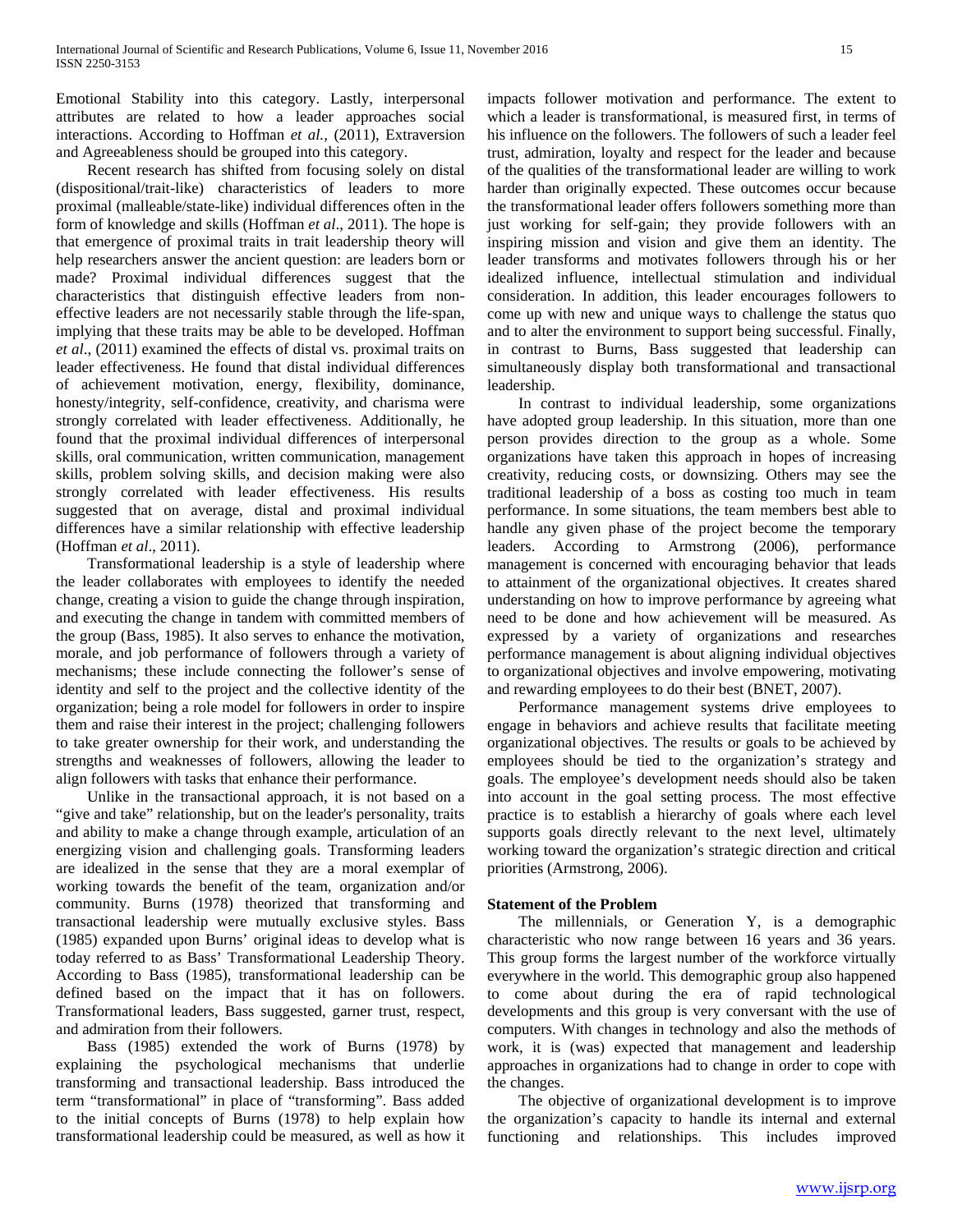interpersonal and group processes, more effective communication, enhanced ability to cope with organizational problems of all kinds. It also involves more effective decision processes, more appropriate leadership styles, improved skill in dealing with destructive conflict, as well as developing improved levels of trust and cooperation among organizational members. These objectives stem from a value system based on an optimistic view of the nature of man, that man in a supportive environment is capable of achieving higher levels of development and accomplishment.

 The use of new technologies combined with globalization has also shifted the field of organization development. The constant innovation of technology results in a constantly evolving business environment. Phenomena such as social media and mobile adaptability have revolutionized business. The effect of this is an ever increasing need for change, resulting in change management. The growth in technology also has a secondary effect of increasing the availability and therefore accountability of knowledge. Easily accessible information has resulted in unprecedented scrutiny from stockholders and the media and pressure on management.

 Due to the growth of technology, modern organizational change is largely motivated by exterior innovations rather than internal moves. When these developments occur, the organizations that adapt quickest create a competitive advantage for themselves, while the companies that refuse to change get left behind (Skelsey, 2013). The ability to manage and adapt to organizational change is an essential ability required in the workplace today. Yet, major and rapid organizational change is profoundly difficult because the structure, culture, and routines of organizations often reflect a persistent and difficult-to-remove

**Independent Variable Dependent Variable**

"imprint" of past periods, which are resistant to radical change even as the current environment of the organization changes rapidly.

 While many studies have been carried out on organizational development, change and performance, none has been conducted on the effect of leadership styles and performance of age demographic aspect, especially different generations. It is this gap that this study expects to fill by investigating leadership styles and performance of millennials (Generation Y). The general objective of this study was to investigate the effects of leadership styles on performance of the millenials (Generation Y). The leadership styles examined are authoritarian, paternalistic, laissez-faire, democratic and self-leadership.

# **Objectives of the Study**

The objectives of this study were to:

- i. Examine the extent to which authoritarian leadership style affects individual performance.
- ii. Determine how paternalistic leadership style affects performance of the work force.
- iii. Examine how the laissez-faire leadership style affects performance of the work force.
- iv. Examine how the democratic leadership style affects performance of staff in the organization.
- v. Determine how self-leadership style impacts on individual work performance.

# **Conceptual Framework**

A conceptual framework of the study was developed from the research objectives and is represented in the figure below.



## **Figure 1: Conceptual framework**

## II. RESEARCH METHODOLOGY

 The study adopted a descriptive research design to examine the effects of leadership styles on performance of the age set commonly known as Generation Y who fall between the age of 16 and 36 years. In the workforce today, Generation Y forms the bulk of the employees. According to Franklin (2012), a descriptive survey is intended to produce information about aspects of the leadership styles and the characteristics of the millennials. The design was appropriate because the researcher was interested in showing the effects of leadership styles on performance of the millennials.

 The study was conducted in Nairobi City of Nairobi County. The location was selected because it was convenient to the researcher and the researcher wished to investigate the relationship between leadership styles and performance of the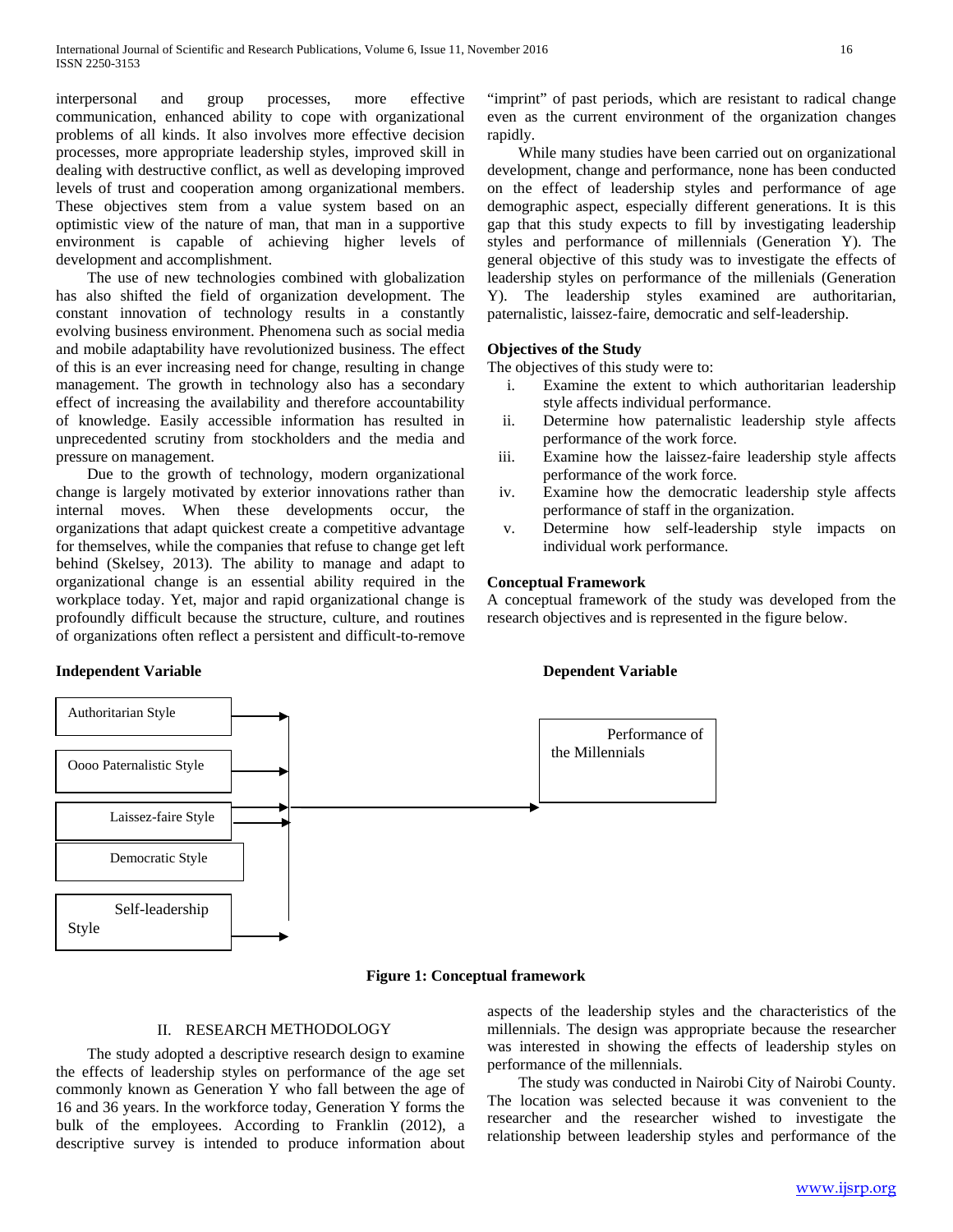millennials The organizations used have their headquarters based in Nairobi and therefore easily accessible by the researcher.

 Population refers to a complete set of individuals, cases or objects with some common observable characteristics from which the researcher wishes to make some inferences (Cooper & Schindler, 2003). A population can also be referred to as the total collection of elements about an entity and also refers to all of a particular type of entity either limited by geographical location or one or more characteristics (Cramer & Howitt, 2004). The target population for this study consisted of all staff employed in the five (5) oldest banking institutions in Kenya and are also quoted in Nairobi Securities Exchange. These are the Kenya Commercial Bank, Cooperative Bank, National Bank of Kenya, Barclays Bank and Standard Chartered Bank. The staff employed in these institutions gave a broad spectrum of age demographics.

 A sampling method is a way of selecting a portion of the population such that the selected portion presents the population adequately. Cooper and Schindler (2007) describe a sampling procedure as the systematic process of selecting a number of individuals for a study to represent the larger group from which they are selected. The researcher got the desired sample by determining variables to apply by using the staff status (senior and middle) to which each category fell into main criteria. The researcher selected five (5) participants randomly from the senior/middle category and 15 participants selected in systematic sampling at every  $K<sup>th</sup>$  case in the population which also used purposive sampling (millennials) from the supervisory level category in each organization. In total, the researcher settled for a sample size of 20 respondents from each of the five banks for this study making a sample size of 100 participants. The researcher interviewed the 25 senior/middle managers from the five banks (5 managers from each bank) and administered a questionnaire to the 75 millennials from the five banks (15 millennials from each bank).

 The researcher used oral interviews on the 25 senior and middle managers in the five banks. An interview is an oral administration of questions with an intention to obtain in-depth enquiry about a certain study so as to meet certain objectives (Kothari, 2004). Interviews provide in-depth information about a particular research issue or question. Since the information is not quantifiable, the interview method often is described as a qualitative research method. Interviews are particularly useful for getting the story behind a participant's experiences. The interviewer can pursue in-depth information around the topic and are useful as follow-up to respondents to questionnaires, or further investigate their responses (Jack & Norman, 2000). The advantages of in-depth interviews are that they are ideal for investigating personal, sensitive or confidential information, which is unsuitable to cover in a group format. Interviewing is also the best method to apply when seeking for individual interpretations and responses. The disadvantage of in-depth interviews is that the respondent may be unwilling to open up and can be costly in terms of time and the skilled labour required (Mugenda & Mugenda, 2003).

 The researcher also used the questionnaire. Engel (2005) describes a questionnaire in the context of communication discipline as structured, goal-oriented communication. The main purpose of a questionnaire is to communicate to the respondent

what is intended and to elicit desired response in terms of empirical data from the respondents in order to achieve the research objectives (Chandran, 2004). Babbie (1989) observes that questionnaires are more appropriate when addressing sensitive issues, especially when the survey offers anonymity to avoid reluctance or deviation from respondents. Some drawbacks of using questionnaires are: a) questionnaires cannot obtain large amounts of information and b) participants may generally refuse to cooperate with a long and/or complex questionnaire unless they perceive a personal benefit.

 Data collection involves contacting members of the sample that the research was conducted in order to collect the required information about the study (Cooper and Schindler, 2003). The researcher interviewed five (5) senior/middle officers from each bank who are beyond the Generation Y age bracket, in order to get their views and opinions on the behavior of the millennials towards their work, the authority and personal disposition.

 The data collection exercise also involved administration of structured questionnaires. These were given to the supervisors as they interacted with the staff closely and are responsible for work distribution. They are also responsible for monitoring work performance and ensuring that goals set are achieved. The questionnaires were distributed through the heads of human resources who selected the respondents purposively since they have the personnel records and know who amongst their staff belongs to Generation Y. Emphasis was given to both primary and secondary data. Additional information was got from books, journals and magazines available in libraries which were visited as well as information from relevant websites. The respondents were assured that strict confidentiality would be maintained in dealing with the responses. The completed questionnaires were collected at the agreed time.

 Data was coded into meaningful categories so as to see any emerging patterns and determine any relationship or variations between the results and the research objectives of the study. In order to analyze the data, the researcher also included editing and data entry (Franklin, 2012). A computer statistical package, Statistical Package for Social Sciences (SPSS) Version 2.2 was be used to facilitate the data analysis. Where applicable, Pearson's Chi Square test was used. After analysis, the data findings were presented using descriptive statistics methods namely, percentages and frequencies. Tables, pie charts and bar graphs will also be used to present the results.

# III. RESEARCH FINDINGS AND DISCUSSION

# **Table 1: Supervisor's Character**

| <b>Character</b> | <b>Frequency</b> | <b>Percentage</b> |
|------------------|------------------|-------------------|
| Accommodating    |                  |                   |
| Friendly         |                  |                   |
| Aloof            | 45               | 50                |
| <b>Total</b>     | 90               | 100               |

**Source: Research Data (2016)**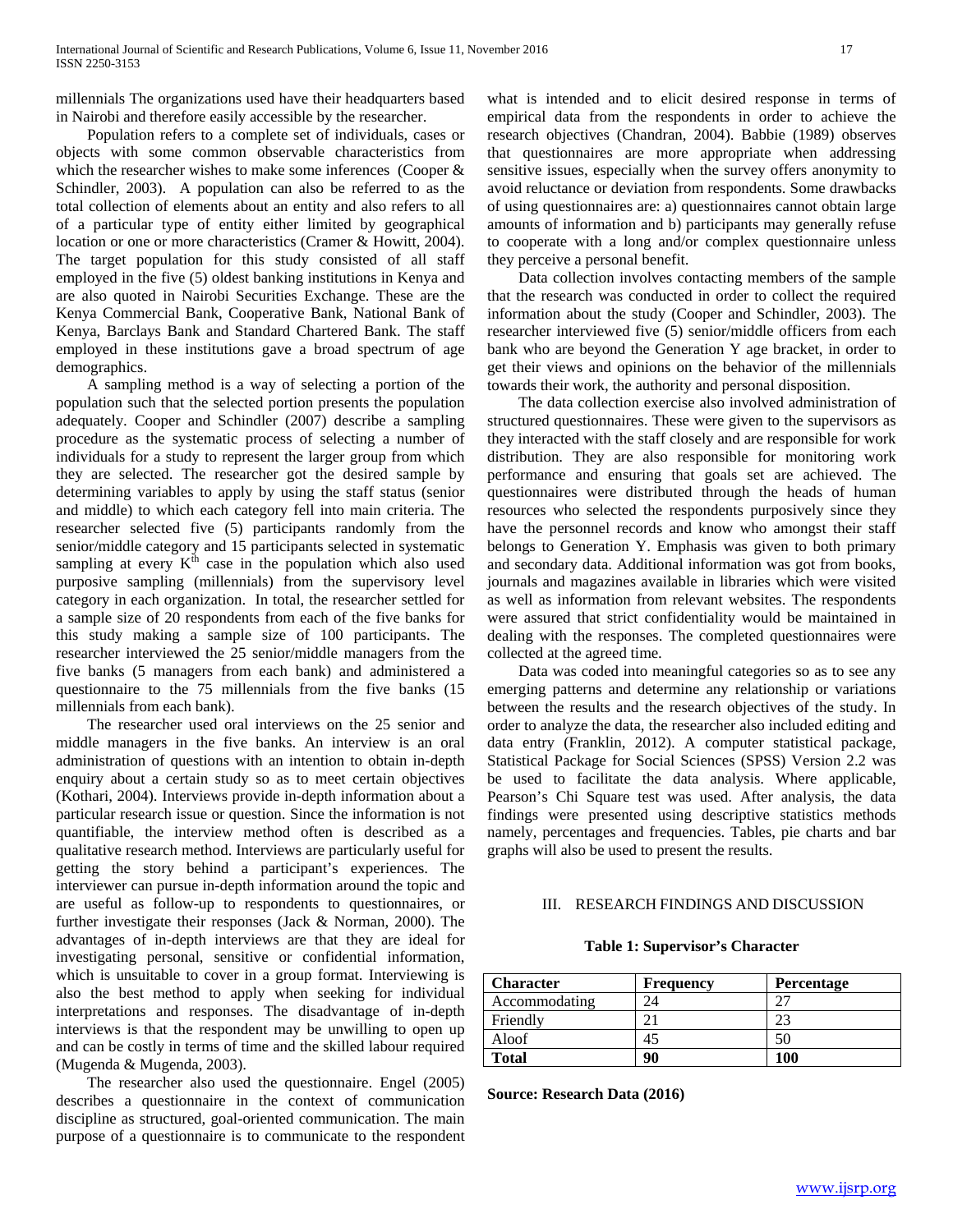According to Table 1, half of the respondents indicated that their supervisor's character was aloof and only 23% of the respondents said that their supervisors were friendly while 27% indicated that their supervisors were accommodating. This is a worrying because an aloof supervisor may not be good in communication, or may exercise a style of leadership that is not liked by staff. It may not be possible to indicate if the respondents who said their supervisors were aloof were millennials. This is because of the stereotyping that millennials are anti-establishment and anti-authority. The stereotyping results in excessive discipline, and sternness in command results in cruelty.

### **Supervisors' Leadership Styles**

 The researcher sought to find out how the respondents viewed their supervisors' leadership styles. According to the responses, 40% of the respondents said that their supervisors' leadership style was autocratic and 22% of the respondents indicated that their supervisors' leadership style was hands-free. Only 20% and 18% indicated that their supervisors' leadership styles were democratic and participative respectively. The findings indicate that most of the supervisors were either autocratic or hands-free. This cannot endear them to their subordinates because of their styles, since they are viewed as not being helpful. A leader can be said to have done their job well when they have contributed to group effectiveness and cohesion (Hackman & Wageman, 2005). Emotional intelligence, the ability to understand and manage moods and emotions in the self and others, contributes to effective leadership within organizations Derue, *et al.,* (2011). Furthermore, Derue, *et al*., (2011) found that leader behaviors are more predictive of leader effectiveness than are traits. This is shown in Figure 2.



**Figure 2: Supervisors' Leadership Style**

#### **Source: Research Data (2016)**

### **Supervisor Viewed as Conservative**

 The researcher wanted to find out whether the respondents viewed their supervisors as being conservative and vice versa. Majority of the respondents, 62%, indicated that their supervisors were conservative while 38% said that their supervisors were not conservative. These results show that the supervisors belong to the school that likes the status quo, and going by the literature on

the millennials, therefore, these type of supervisors will view the millennials as uncooperative and restless. This is indicated in figure 3. The above leaders are people, who are able to express themselves fully; they also know what they want, why they want it, and how to communicate what they want to others, in order to gain their co-operation and support. They also know how to achieve their goals (Bennis, 1998).

 $No = 38%$ 

 $Yes = 62%$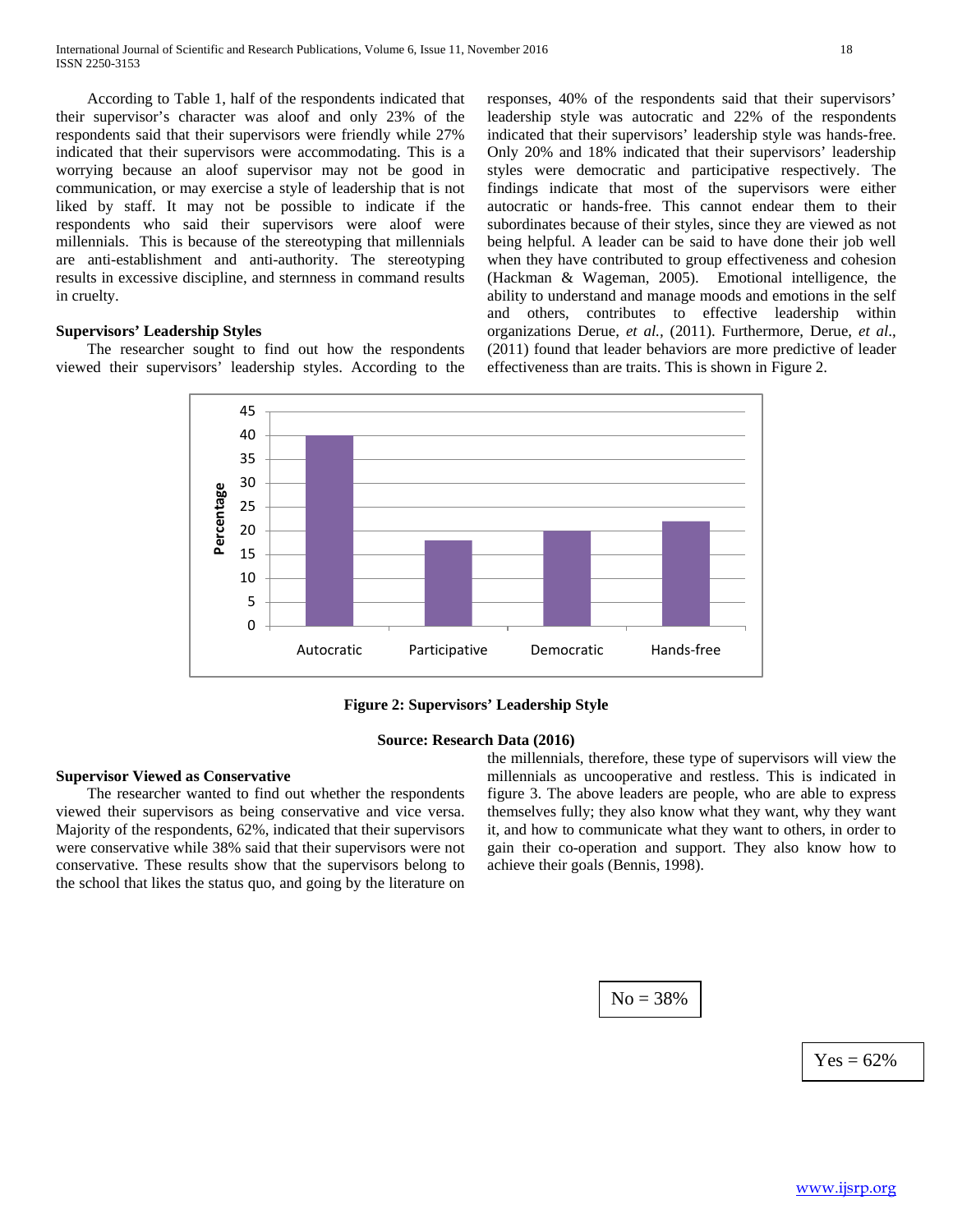

# **Figure 3: Is Supervisor Conservative?**

# **Source: Research Data (2016)**

# **Factors and Performance of the Organization**

 Respondents were presented a total of 13 potential factors that may affect the performance of the organization. They were requested to give their opinion on the extent to which they think each of them has happened in the organizations where they work.

**Table 2: Factors and Performance of the Organization**

| <b>Factors</b>     | <b>Strongly</b> | <b>Disagree</b> | Agree | <b>Strongly</b> |
|--------------------|-----------------|-----------------|-------|-----------------|
|                    | <b>Disagree</b> |                 |       | Agree           |
| There is feedback  | 5.9%            | 24.3%           | 62.3% | 7.5%            |
| employee's<br>on   |                 |                 |       |                 |
| performance        |                 |                 |       |                 |
| The attitude of    | 1.3%%           | 31.4%           | 61.5% | 5.9%            |
| millennials        |                 |                 |       |                 |
| toward their       |                 |                 |       |                 |
| supervisors        |                 |                 |       |                 |
| The quality and    | 1.7%            | 31.8%           | 53.1% | 13.4%           |
| the speed<br>of    |                 |                 |       |                 |
| service provided   |                 |                 |       |                 |
| to customers by    |                 |                 |       |                 |
| the millennials    |                 |                 |       |                 |
| of<br>The<br>sense | 2.9%            | 31.5%           | 53.8% | 11.8%           |
| competition        |                 |                 |       |                 |
| among the staff    |                 |                 |       |                 |
| members            |                 |                 |       |                 |
| The promotion of   | 6.7%            | 34.4%           | 45.0% | 13.9%           |
| staff is based on  |                 |                 |       |                 |
| objective<br>an    |                 |                 |       |                 |
| criteria           |                 |                 |       |                 |
| The                | 2.5%            | 36.3%           | 46.9% | 14.2%           |
| communication      |                 |                 |       |                 |
| and overall        |                 |                 |       |                 |
| relationship       |                 |                 |       |                 |
| between            |                 |                 |       |                 |

| and<br>managers              |      |       |       |       |
|------------------------------|------|-------|-------|-------|
| employees                    |      |       |       |       |
| Adherence<br>$\mathbf{t}$    | 2.1% | 30.4% | 55.3% | 12.2% |
| organizational               |      |       |       |       |
| rules<br>and                 |      |       |       |       |
| regulations                  |      |       |       |       |
| the<br>among                 |      |       |       |       |
| millennials                  |      |       |       |       |
| The millennials              | 2.1% | 27.2% | 52.7% | 18.0% |
| do not care<br>if            |      |       |       |       |
| they<br>get                  |      |       |       |       |
| promotion or not             |      |       |       |       |
| The millennials              | 2.5% | 29.3% | 56.5% | 11.7% |
| are able to meet             |      |       |       |       |
| their daily targets          |      |       |       |       |
| Good performers              | 7.9% | 27.6% | 47.3% | 17.2% |
| recognized<br>are            |      |       |       |       |
| for their efforts            |      |       |       |       |
| Punctuality has              | 2.1  | 30.4  | 55.3  | 12.2  |
| improved                     |      |       |       |       |
| Turnover of staff            | 6.3% | 29.7% | 59.8% | 4.2%  |
| is.<br>more<br><sub>on</sub> |      |       |       |       |
| millennials<br>than          |      |       |       |       |
| other staff                  |      |       |       |       |
| Absenteeism                  | 5.9% | 31.8% | 50.2% | 12.1% |
| among                        |      |       |       |       |
| millennials<br><i>is</i>     |      |       |       |       |
| higher than other            |      |       |       |       |
| staff                        |      |       |       |       |
| $\mathbf{r}$                 |      |       |       |       |

### **Source: Research Data (2016)**

 Less than 50% of respondent agreed that the following factors affected the performance of the organization: The promotion is now based on an objective criterion; the communication and overall relationship between managers and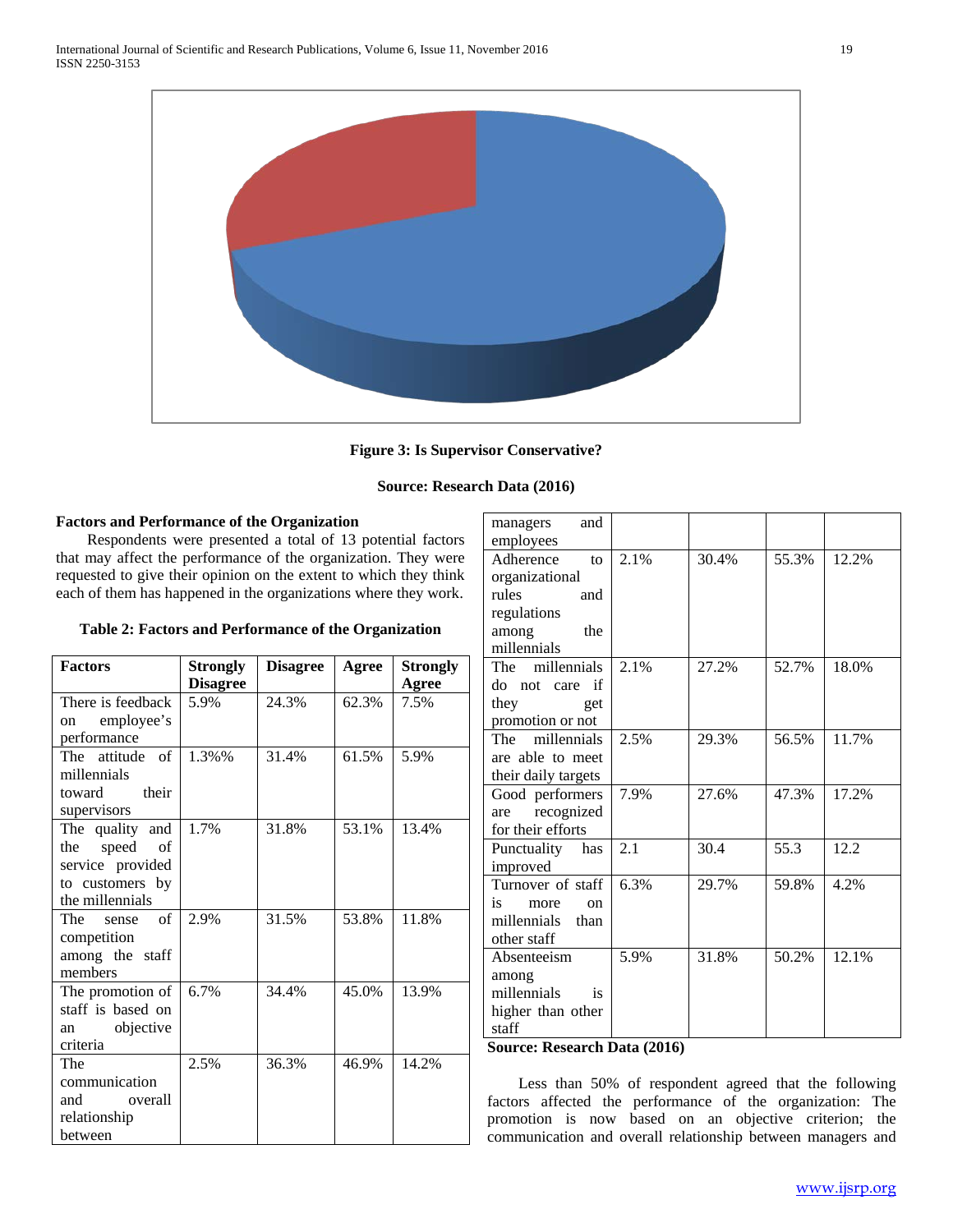employees has improved and good performers are now recognized for their efforts. However, the extents to which respondents agree or disagree that each of these factors has impacted in the organizational performance varied from one to another. Table 2 presents the extent to which the respondents agreed factors in their organizations.

 In order to simplify the presentation of the results related to the factors affecting organizational performance, the strongly disagree and disagree were consolidated into one category called "not agree" while the agree and strongly agree were consolidated into the category "agree" After this categorization, the result shows that six out of the 12 potential factors affecting performance were considered favorably by at least two-third of the respondents as a result of the introduction of the performance appraisal in the organization. They are as follow, classified in terms of priority. Seventy one percent  $(n = 64)$  of respondents agreed that the performance of the organization has improved while  $29.3\%$  (n = 26) of respondents do not agree that this has occurred. Both respondents with management responsibilities and their staff agreed that the performance of the organization improved.

 The Chi square test was used to find out the association between this benefit and the management responsibility. The test shows that the extent to which respondents with management responsibilities and other staff agreed that the performance of the organization has improved is not statistically significant. Therefore there is no association between the opinion of the respondent about the performance of the organization and its management responsibilities (P>0.05). Almost seventy percent (n = 63) of respondents agreed that feedback on employees' performance as a factor in organizational performance is important, while  $30.1\%$  (n= 27) of respondents did not agree.

 The Chi square test was used to find out the association between the view of respondents on whether there has been feedback on employee's performance and the management responsibility. The test showed that the association with the two variables was statistically significant  $(P< 0.05)$ , meaning that the extent to which respondents agree that there is feedback on employee's performance is influenced by their management responsibilities.

 The same test was done to find out if there is any association between the response on feedback on employee's performance and the supervisors' leadership styles. The result showed a statistically significant association between the extent to which respondents agreed that there is a feedback on employee's performance and the supervisors' leadership styles (P<0.01). The respondents tend to agree that there is feedback on employee's performance. The analysis also showed that there is no significant relationship between the number of years spent in the organization and the extent to which respondents agreed that there is feedback on the performance  $(P<0.05)$ .

 This factor was ranked third among the 15 potential benefits of the performance appraisal. More than 68% (n=163) of respondents agreed that this has occurred in the organization as a result of the introduction of the performance appraisal while 31.80% (n=76) did not agreed so, as depicted by table 2. The Chi square test was used to find out if there is any association between this factor and the management responsibilities, the number of years spent in the organization and the leadership styles. In all the cases the associations were not statistically significant (P>0.05). This showed that there is no association between the extents to which respondents agreed that the introduction of the performance appraisal has helped to encourage employees for future performance or the experience and the leadership styles.

 Punctuality - This factor was ranked fourth among the 13 potential factors in the performance appraisal. More than 68% of respondents agreed that the punctuality has improved in the organization as a result of the introduction of the performance appraisal while 31.80% did not agree with the statement, as indicated in table 2. The Chi square test was used to find out if there is any association between this benefit and the management responsibilities, the job group, the number of years spent in the organization and the number of time the respondent was appraised. The result showed a statistically significant association between the extent to which the respondents agreed that the punctuality has improved, and their management responsibility (P< 0.05). Respondents without a management responsibility tend to agree than managers. The association with all other variables was not statistically significant (P>0.05). The analysis also showed that there is no association between the extent to which respondent agreed that punctuality has improved and the experience, and the number of times appraised.

 The Chi square test was used to find out if there is any association between the extent to which respondents agreed that there is a positive change in the attitude of staffs, and the management responsibilities and the number of years spent in the organization. The result showed that the association between this factor and the above variables are not statistically significant (P>0.05). The analysis also showed that there was no association between the extent to which respondent agree that the attitude of millennials has changed and management responsibility and experience. This is all supported by Brunnell *et al*., (2008) who say that millennials grew up with computers, the internet and graphic user interface and makes them adept at understanding interfaces and visual languages and are good at self-promotion and fostering connections through online media.

# **Challenges Related to the Relationship**

 Respondent were presented a total of nine (9) potential challenges related to the relationship between the millennials and other staff and their effect on organizational performance. Table 3 represents the 9 challenges and the extent to which each is considered by respondents as related the relationship between the millennials and other staff. These findings compare with Winfield (2009) on the performance appraisal who concludes that with the implementation of performance appraisal, the public can expect more timely and efficient service rendered in a more professional manner.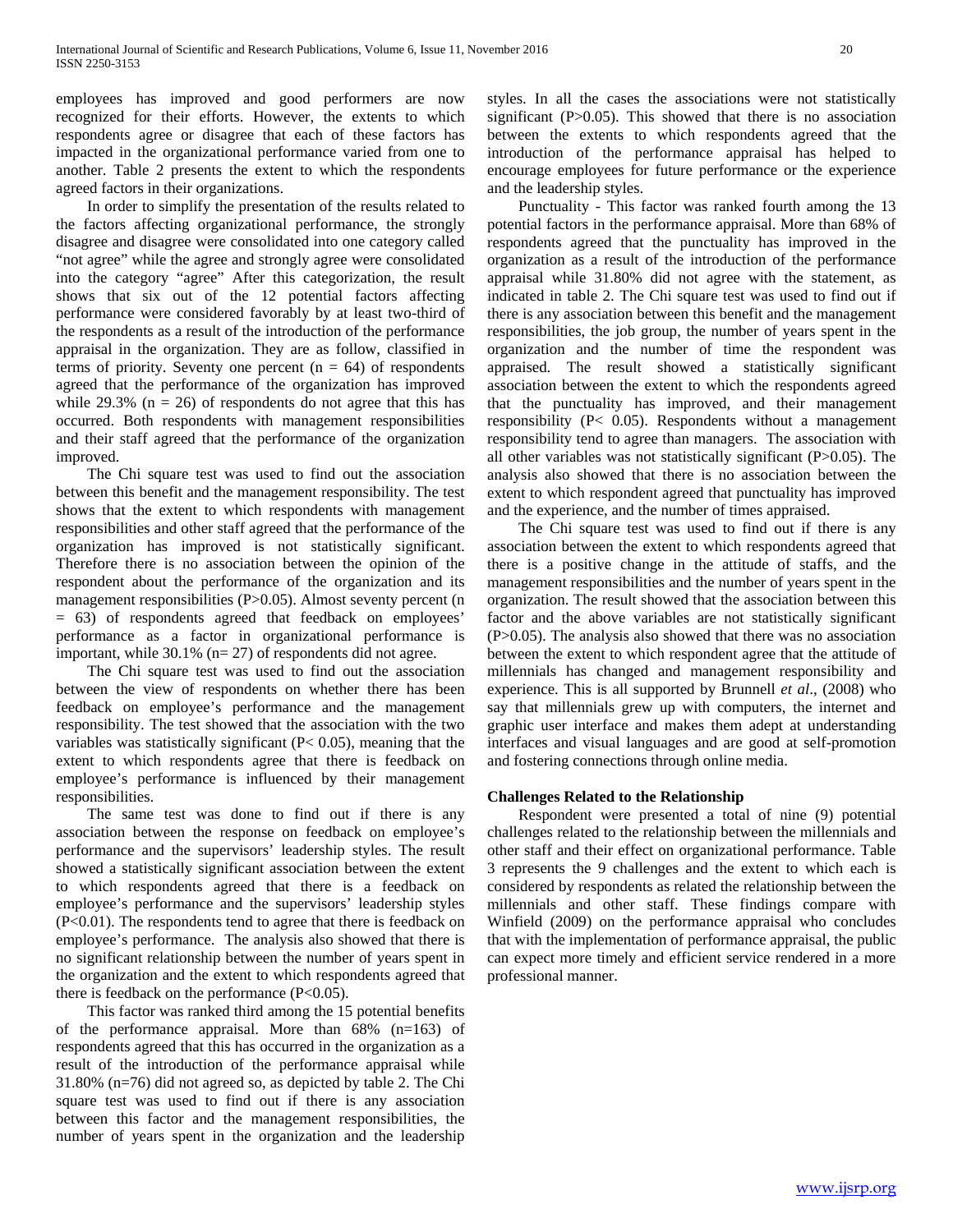**Table 3: Challenges Related to Relationship**

| <b>Challenges</b>    | <b>Strongly</b> | <b>Disagree</b> | Agree  | <b>Strongly</b> |
|----------------------|-----------------|-----------------|--------|-----------------|
| related<br>to        | <b>Disagree</b> |                 |        | Agree           |
| relationship         |                 |                 |        |                 |
| staff<br>Some        |                 |                 |        |                 |
| members do not       | 3.40%           | 21.50%          | 63%    |                 |
| fully understand     |                 |                 |        | 11.80%          |
| the millennials      |                 |                 |        |                 |
| The millennials      |                 |                 |        |                 |
| to like<br>seem      |                 |                 |        |                 |
| working on their     | 4.20%           | 29.50%          | 54.40% | 11.80%          |
| own and setting      |                 |                 |        |                 |
| their own goals      |                 |                 |        |                 |
| Managers are not     |                 |                 |        |                 |
| trained on how to    |                 |                 |        |                 |
| handle different     | 4.20%           | 30.80%          | 50.60% | 14.30%          |
| cadres of<br>staff,  |                 |                 |        |                 |
| especially<br>the    |                 |                 |        |                 |
| millennials          |                 |                 |        |                 |
| Some<br>managers     |                 |                 |        |                 |
| exercise             |                 |                 |        |                 |
| autocratic           | 4.70%           | 36%             | 45.30% | 14%             |
| leadership<br>and    |                 |                 |        |                 |
| unrealistic<br>set   |                 |                 |        |                 |
| goals                |                 |                 |        |                 |
| The millennials      |                 |                 |        |                 |
| are perceived by     |                 |                 |        |                 |
| managers<br>some     | 5.10%           | 28.80%          | 52.50% | 13.60%          |
| <b>as</b>            |                 |                 |        |                 |
| antiestablishment    |                 |                 |        |                 |
| Millennials under    |                 |                 |        |                 |
| "one"<br>of<br>their |                 |                 |        |                 |
| perform<br>own"      | 2.10%           | 36%             | 50.80% | 11%             |
| better than those    |                 |                 |        |                 |
| who are not          |                 |                 |        |                 |
| leadership<br>The    |                 |                 |        |                 |
| has<br>not           |                 |                 |        |                 |
| developed<br>a       | 5.10%           | 30%             | 43%    | 21.90%          |
| culture<br>of        |                 |                 |        |                 |
| in<br>performance    |                 |                 |        |                 |
| the organization     |                 |                 |        |                 |
| The<br>rating<br>by  |                 |                 |        |                 |
| leadership<br>on     |                 |                 |        |                 |
| staff is usually     | 3.40%           | 29.70%          | 53.40% | 13.60%          |
| arbitrary,           |                 |                 |        |                 |
| unrealistic<br>and   |                 |                 |        |                 |
| biased               |                 |                 |        |                 |
| The feedback is      |                 |                 |        |                 |
| often<br>not         | 4.20%           | 18.90%          | 55%    | 21%             |
| communicated         |                 |                 |        |                 |

**Source: Research Data (2016)** 

 In order to simplify the presentation of the challenges related to relationship between the millinneals and the other staff, the strongly disagree and disagree were consolidated into one category called "not agree" while the "agree" and "strongly agree" were consolidated into the category "agree" After this categorization, five (5) emerged as the top of the factors affecting effectiveness of performance appraisal system. They were considered favorably by at least two-third of the respondents as related to the implementation of the performance appraisal.

 Majority of the respondents, 76%, agreed that after the appraisal, the feedback is not consistently communicated to the staff while 24% did not agree. The researcher tried to find out if there was any association between the opinion of the respondents on lack of consistency in the communication of the feedback and the department, their management responsibilities, or the number of time they have been appraised. The analysis showed that there was no statistically significant association with all these variables. Therefore the opinion of respondents was largely independent from all others considerations. This shows that their leaders do not communicate. According to Hersey (1984), the main role of the leader is to facilitate and communicate.

 The contention that some staff members did not fully understand the millennials was supported by 74.8% of the respondents while 25.2% disagreed. This was not statistically associated with management responsibilities or any of the other factors and was purely subjective. The others that had high ratings were: the rating by leadership on staff is usually arbitrary, unrealistic and biased 67%; the millennials seem to like working on their own and setting their own goals 66.20%; the millennials are perceived by some managers as antiestablishment 66.10%; the leadership has not developed a culture of performance in the organization 64.9%; managers are not trained on how to handle different cadres of staff, especially the millennials 64.9%; millennials under "one of their own" perform better than those who are not 61.8% and some managers exercise autocratic leadership and set unrealistic goals 59.3%.

 The results indicate clearly that the millennials have issues with the other members of staff, especially those belonging to an older generation. These are challenges that cannot be ignored by the organizational leadership. The challenges are probably because the older generation is used to doing things according to set systems and procedures, while the millennials like challenges and are often bored by routine and repetitive jobs. It therefore calls to the leadership to understand the wave of change and be apt to it.

#### **Leadership and influence on effectiveness of the performance**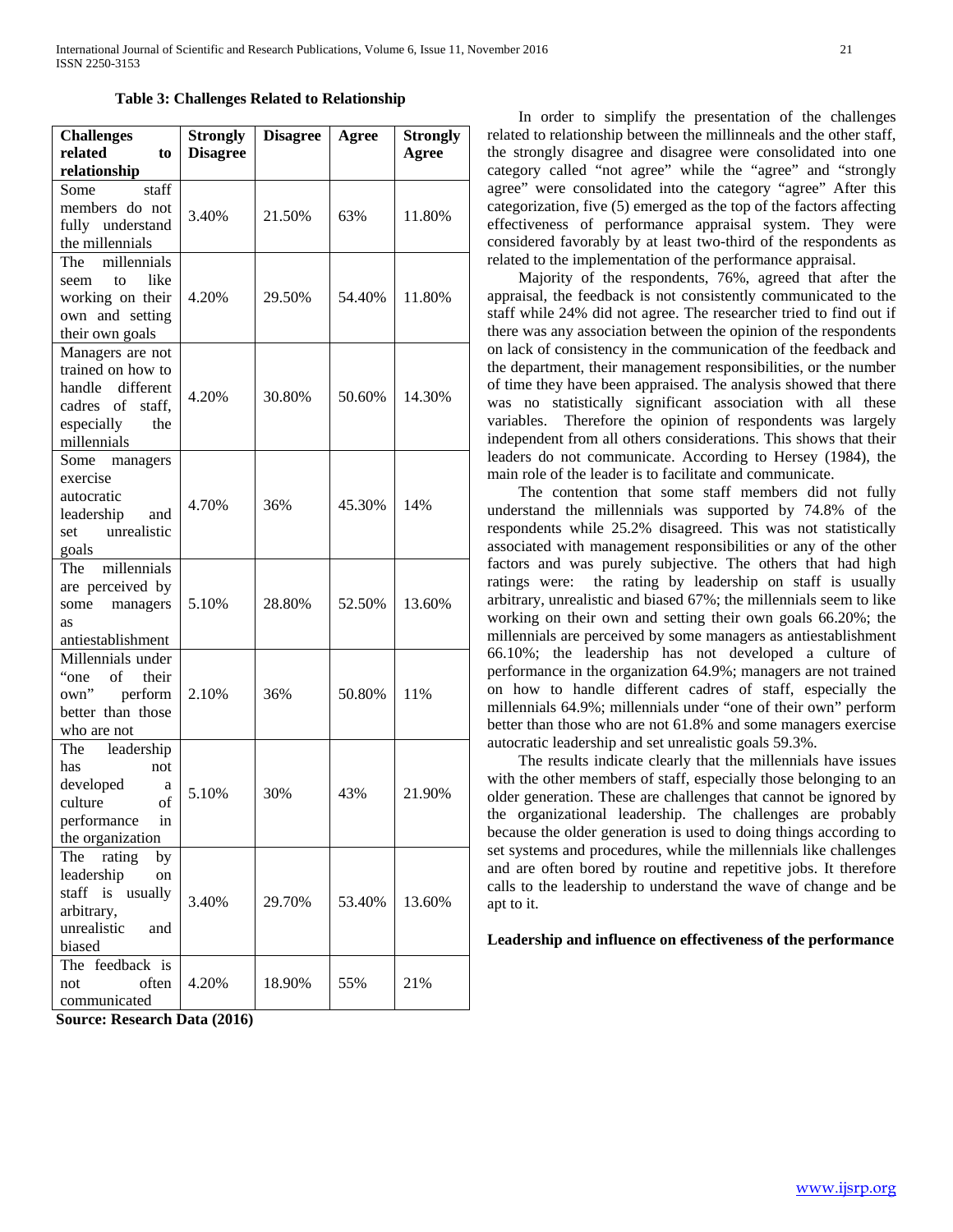| <b>Leadership Influence on Performance</b>                                           | <b>Strongly</b><br><b>Disagree</b> | <b>Disagree</b> | Agree | <b>Strongly</b><br>Agree |
|--------------------------------------------------------------------------------------|------------------------------------|-----------------|-------|--------------------------|
| The style of leadership exercised by different<br>managers                           | 14.2%                              | 21.8%           | 52.4% | 11.6%                    |
| Acceptance of leadership style by the staff<br>members                               | 19.8%                              | 33.5%           | 36.8% | 9.9%                     |
| Leaders not trained on flexibility in order to handle<br>different situations        | 27.1%                              | 56.9%           | 16.0% | $\overline{\phantom{a}}$ |
| Leaders within the Generation Y<br>are<br>more<br>successful than their counterparts | 17.5%                              | 44.3%           | 18.4% | 19.8%                    |
| Some managers do not like to be appraised                                            | 12.3%                              | 17.8%           | 49.8% | 20.1%                    |
| Poor performers are not given any chance to<br>improve their results                 | 8.9%                               | 27.8%           | 40.8% | 22.5%                    |
| Targets are set without the involvement of<br>interested staffs                      | 21.2%                              | 25.1%           | 36.5% | 17.2%                    |

# **Table 4: Leadership Factors**

**Source: Research Data (2016)** 

 In the style of leadership exercised by managers, 64% of the respondents agreed that they influenced performance of the millennials on performance while 36% disagreed. Acceptance of leadership style by the staff members was indicated by 46.7% of the respondents as influencing performance while 53.3% of the respondents disagreed. With regard to leaders not having been trained on flexibility in order to handle different situations, 84% of the respondents disagreed while only 16% of the respondents agreed. This means that the respondents were of the view that their leaders were trained but probably ignored to put their training into practice. On the leaders within the Generation Y being more successful than their counterparts, 61.8% of the respondents disagreed while 38.2% of the respondents agreed. This could mean that the majority of the respondents did not think that the millennials made better leaders, and therefore more successful. Self (private) leadership covers the behaviors needed to influence individuals one to one. Greater leadership presence, knowhow and skill result in better performance (Scouller, 2011). With regard to some managers not liking to be appraised, majority of the respondents, 69.9% agreed and 30.1% of the respondents disagreed. This is a sure indication that some of the managers were afraid to be appraised because they were either afraid they would be rated low, or they knew they were not effective. On the question of poor performers not being given any chance to improve their results, 36.7% of the respondents disagreed while 63.3% of the respondents agreed. This could mean that no chance was given to those rated low to improve on their performance and hence they were either dismissed or did not get promoted. This could also have been the reason that a number of respondents had earlier indicated that the current employer has not been their only employer. On targets being set without involvement of interested staffs, 46.3% of the respondents disagreed while 53.7% agreed. This could be construed to mean that the leaders (managers) just set targets arbitrarily and this was a cause of frustration to the staff. This is supported by Foster (2002) who says that an authoritarian style of leadership may create a climate of fear, where there is little or no room for dialogue and where complaining may be considered futile.

# **Measures that Would Help Improve Performance**

 A total number of eight (8) measures were proposed to the respondents and they were requested to tell to what extent they agree each of them, helping improve the performance of staff. They were also requested to suggest other measure which they thing could be useful to the same purpose. All the measures proposed were considered by respondent as measures that could help to strengthen the improvement the performance of the organization with each of them receiving consideration by at least 78% of the staffs who participated to the study. The opinions of the respondents on the extent to which each of the proposed measures could help to improve the performance are shown in Table 5.

### **Table 5: Measures that would help improve performance**

| of<br><b>Measures</b> | Strongly        | <b>Disagree</b> | Agree  | <b>Strongly</b> |
|-----------------------|-----------------|-----------------|--------|-----------------|
| Improvement           | <b>Disagree</b> |                 |        | Agree           |
| Orientate all the     |                 |                 |        |                 |
| managers<br>and       |                 |                 |        |                 |
| staff members on      | 2.90%           | 14.20%          | 50.80% | 31.90%          |
| how to improve        |                 |                 |        |                 |
| performance           |                 |                 |        |                 |
| Handle                |                 |                 |        |                 |
| resistance<br>tο      |                 |                 |        |                 |
| change through        | 1.30%           | 10.90%          | 56.70% | 31.10%          |
| communication         |                 |                 |        |                 |
| and participation     |                 |                 |        |                 |
| Reduce bias in        |                 |                 |        |                 |
| the<br>rating         | 2.90%           | 8.40%           | 52.50% | 36.10%          |
| members of staff      |                 |                 |        |                 |
| Make feedback         |                 |                 |        |                 |
| the<br>on             |                 |                 |        |                 |
| performance           | 2.10%           | 13.00%          | 47.90% | 37.00%          |
| mandatory by all      |                 |                 |        |                 |
| managers              |                 |                 |        |                 |
| Communicate on        | 4.20%           | 17.20%          | 43.30% | 35.30%          |
| the<br>hest           |                 |                 |        |                 |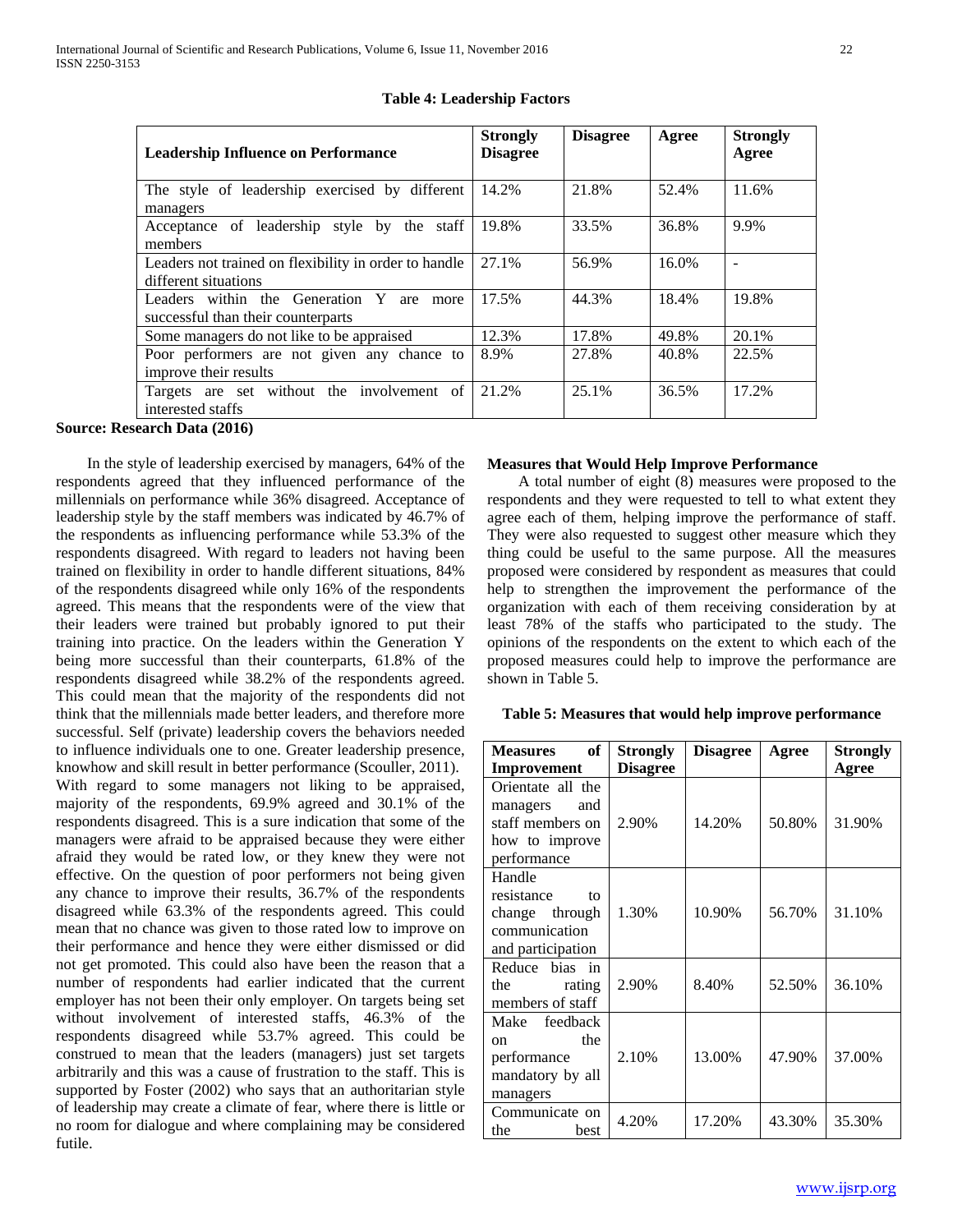| performers<br>and |       |       |        |        |
|-------------------|-------|-------|--------|--------|
| propose           |       |       |        |        |
| recognition       |       |       |        |        |
| Changing<br>the   |       |       |        |        |
| leadership styles |       |       |        |        |
| in order to link  |       |       |        |        |
| the selection for | 1.30% | 8.40% | 53.60% | 36.70% |
| training with     |       |       |        |        |
| needs identified  |       |       |        |        |
| the<br>during     |       |       |        |        |
| appraisal         |       |       |        |        |
| Link promotion    |       |       |        |        |
| with<br>the       |       |       |        |        |
| outcomes of the   | 2.90% | 6.30% | 45.80% | 45.00% |
| achievement of    |       |       |        |        |
| goals             |       |       |        |        |

**Source: Research Data (2016)** 

 After the aggregation of the variables into two new categories "not agree" and "agree", the following actions were on the top of the list of the measures that need to be taken if one would like to improve the organizational performance in the banking sector included linking promotion with the outcomes of the achievement of goals (90.80%); linking the selection for training with needs identified during the performance appraisal (90.30%); reducing bias in the rating during the performance appraisal: 88.6%; handling resistance to change through communication and participation (87.8%) and orientating both managers and staff members on how to improve performance (82.70%).

 In linking promotion with the outcomes of organizational performance, 90.8% of the respondents agreed that if implemented, this action would help to improve significantly the performance of the organization. The analysis showed a statistically significant association of this proposed measure with the management responsibility and the leadership styles. Those respondents who agreed that this would help to strengthen the organizational performance were probably recruited mainly among the millennials. There was no association with the number of years worked in the organization. In linking the selection for training with needs identified during the performance appraisal, 90% of respondents agreed that linking selection for training with performance appraisal will help to improve significantly the performance appraisal system. There is a significant association between this measure and the job group. Respondents in lower job groups more favorably think that the implementation of this measure would help the appraisal system. This finding is also in line with Nykodym (1996), BNET (2007) and Dattner (2002) who conclude that an effectively designed and implemented appraisal system can provide the employees, managers and the organization with a host of positive benefits.

 A total of 88.6% of the respondents agreed that reducing bias would bring a great improvement to the performance appraisal system. The researcher found that there was a significant association between this measure and the job group. Respondents in lower job groups more favorably think that the implementation of this measure would help the appraisal system. In handling resistance to change, 88% of respondents agreed that the improvement of the performance incentive contracting would be achieved if resistance to change is handled properly. However, the researcher did not find any association between this measure and the department in which the respondent works, the management responsibility, the job group or the number of times the respondent has been appraised. Leadership of teams requires hands-on experience and a lead-by-example attitude to empower team members to make well thought out and concise decisions independent of executive management and/or home base decision makers (Martindale, 2011).

# **Qualitative Analysis**

 The researcher also found that some members of staff left for "greener pastures", while others said that they got "bored" in their previous jobs. Still others claimed that they had poor relationships with their supervisors. There were even respondents who indicated that they had defected from their previous employer. However, nobody indicated that he/she was dismissed from employment. This, of course, could not be verified with the current employer. Staff suggested other measures that would assist in improving the organizational performance as creating a good working environment for better results, because rewarding is not enough. They also said that the promotion and appraisal should be aligned so that promotion immediately follows the performance appraisal. Accordingly therefore, promotion should be linked to performance and not the number of years served in a job group or availability of vacancies and past/cumulative experience should be taken into consideration for the promotion. The roles and responsibilities for each department, each unit and each individual should be clearly defined and related to the organization's goal.

 The appraisers in the organization should value and aim to treat the staff with dignity and fairness. Interpersonal treatment is an important contributor to overall organizational success. Accordingly therefore, the raters should remove subjectivity and bias in performance evaluation. The performance appraisal system should be an effectiveness-based system whereby 'objective' results are given representing the measurement of an employee's contribution into the job, not on employees' activities or behaviors.

 The benefits brought by the leadership styles practiced by managers would include feedback on employee's performance, encouragement for better future performance, improved punctuality, and the change of attitude of staff toward millennials. The appraisal of an employee offers an opportunity to identify problems and to propose some corrective actions, to encourage the employee to perform better in future. Fairness influences the employees' perception of the performance appraisal and encourages competition among employees and this can result in better performance. The increased level of motivation and job satisfaction, social recognition can have positive influence on commitment to job and improve the sense of belonging to the organization. The competitive advantage created coupled with resources based management creates an environment of healthy competition amongst the workers which adds value to the organization.

 Performance appraisal offers the best opportunity for both the employee and the supervisor to identify training needs and development. The interaction between the two individuals can highlight the urgency and the relevancy of such needs. Effective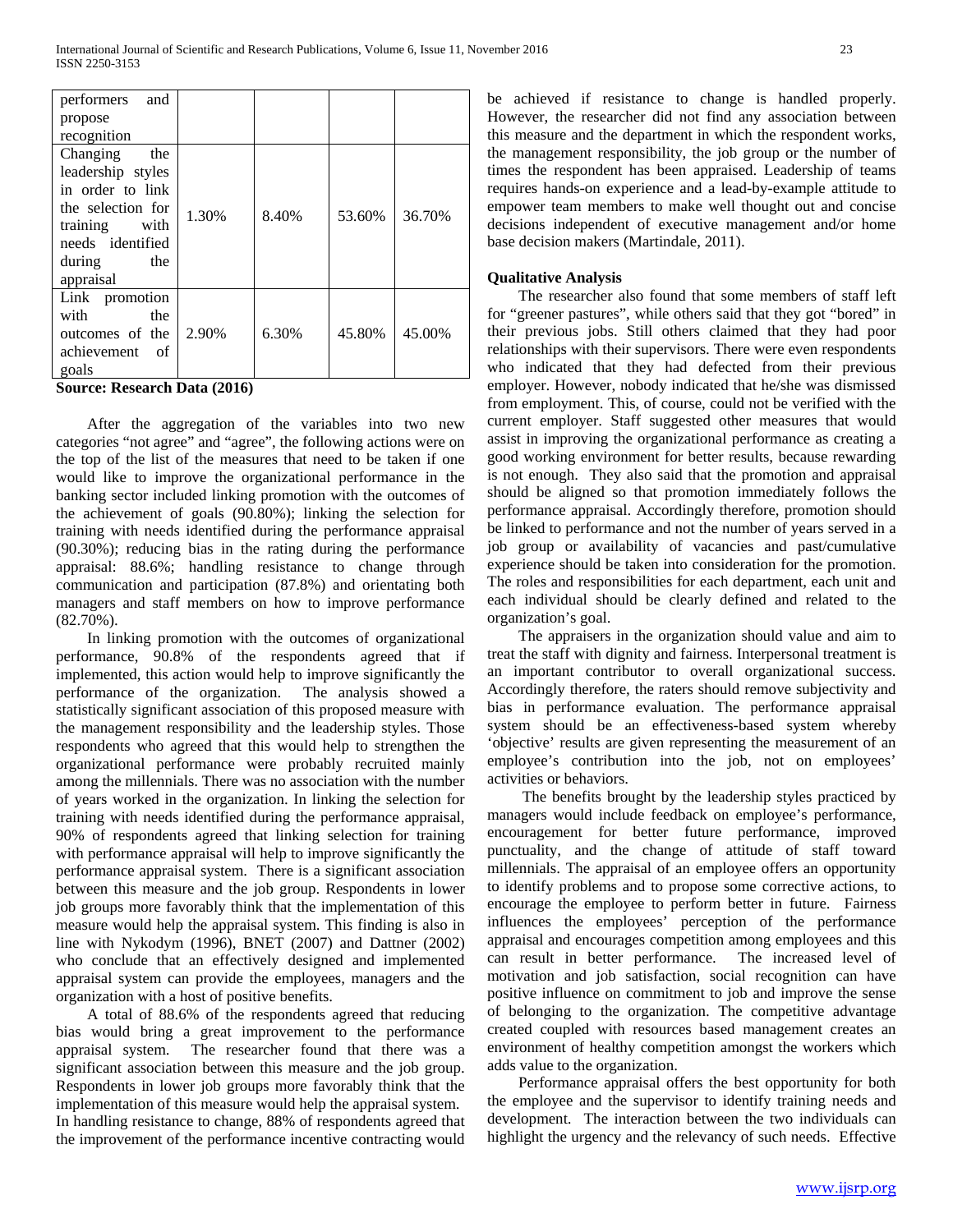appraisal should motivate the employee to improve and encourage him or her to take advantage of mentoring and other informal processes as well as formal training opportunities.

 Performance appraisal is applied as a means of getting better results by understanding and managing performance within an agreed framework of planned goals, standards and competency requirements. Effective performance appraisal can play an important part in improving management skills of employers. Through training and proper implementation of the performance management, supported by performance appraisal system, effective managers will recognize both the positive and negative changes in employee's performance and will take remedial action when required.

 A good performance appraisal gives a manager an opportunity to review employees' past performance, plan their future work and role within the organization, and agree on specific goals. The appraisal of an employee offers an opportunity to identify problems and to propose some corrective actions and to encourage the employee for a better performance in future. The increased level of motivation, job satisfaction and social recognition can have positive influence on commitment to job. Performance appraisal data can be used to assess the effectiveness of a change performed in this key function of the human resource management. Appraisal data can be used to monitor the success of the organization's recruitment and induction practice. If an employee must be terminated, a record of performance appraisals provides a foundation for such a decision and may be helpful if the employee takes legal action.

#### IV. CONCLUSION

 To know whether the leadership styles affected the performance of the millennials, the only way of knowing this was through an appraisal system. The attitude and personalities of managers and staff towards an appraisal system and adequate and consistent feedback all influence the performance of staff. The challenges to performance appraisal are: lack of consistency in the communication of the feedback, the lack of orientation of staffs and line managers on the appraisal system, the arbitrary allocation of ratings, the resistance to the performance appraisal and the fact that some managers do not like to be appraised. Despite the positive outcomes yielded by the performance appraisal in most banks was still imperfect and required some improvements. A special focus should be put on improving the skills of both employees and line managers on the performance appraisal system and the improvement of line managers and employee's relationship and communication. These among other measures, will pave the way for a more successful implementation of the appraisal system.

# V. RECOMMENDATIONS

 The following recommendations would help to improve the relationship between the leadership styles and performance of millennials in various organizations: the management must integrate the performance contract and appraisal system in the orientation package for new managers and ensure that all new managers are properly oriented on the system by the human resource department not later than three (3) months after they have joined the service. Everyone in the organization needs to understand why appraisals are being conducted and how the system operates. There should be periodic assessment of the skills of line managers on the appraisal process, and include their training needs into the training annual training plan for each department.

 Performance appraisal training must focus on helping managers develop specific appraisal skills and confidence in their ability to effectively appraise others. These skills should include: goal setting, communicating performance standards, observing subordinate performance, coaching and providing feedback, completing the rating form, and conducting the appraisal review. Encourage staff and their line managers to have quarterly "mini appraisals" where they discuss whether the employee is on track with the achievement of its targets, and the contribution of the employee to the attainment of the organization goal. This will also contribute to improve the communication between them.

 The managers and heads of units should embrace information and communications technology and therefore appreciate the reason why the millennials are always glued to the computers. They should also try to be change managers, willing to change and accept any new concept without having to sit on their laurels and feeling comfortable with the "ordinary". This way, they will understand the millennials.

#### **REFERENCES**

- [1] Armstrong, M. 2006. *A handbook of Human Resource Management practice* London UK, Kogan Page Ltd
- [2] Avolio, B. J., Sosik, J. J., Jung, D. I., and Berson, Y. (2003). Leadership models, methods, and applications. *Handbook of psychology: Industrial and organizational psychology,* Vol. 12. (pp. 277-307). Hoboken, NJ, US: John Wiley & Sons Inc.
- [3] Babbie, E. (1989). *The Practice of Social Research*. (7<sup>th</sup> Edition). Belmont, CA: Wadsworth Publishing Company.
- [4] Bass, B. M. (1990). Bass and Stogdill's handbook of leadership: Theory, research, and managerial applications (3rd ed.). New York, NY, US: Free Press.
- [5] Bass, B. M. and Bass, R. (2008). The Bass handbook of leadership: Theory, research, and managerial applications (4th ed.). New York: Free Press.
- [6] Bennis, W. (1998). *On Becoming a Leader.* London: Arrow.
- [7] BNET Editorial, (2007). *Conducting Effective Performance Appraisals* [Online] [Accessed June 12<sup>th</sup> 2010] Available from Word Wide Web: [http://www.bnet.com/2410-13059\\_23-95571.html](http://www.bnet.com/2410-13059_23-95571.html)
- [8] Brunnell, A. B.; Gentry, W. A.; Campbell, W.; Hoffman, B. J.; Kuhnert, K. W. and DeMarree, K. G. (2008). "Leader Emergence: The case of the narcissistic leader". *Personality and Social Psychology Bulletin* 34 (12): 1663-1676.
- [9] Burns, J. M. (1978). *Leadership*. New York: Harper and Row Publishers Inc.
- [10] Chandran, E. (2004). *Research Methods: a quantitative approach*. Daystar University: Starbright Services Ltd.
- [11] Cooper, P. S. and Schindler, D. R. (2003). *Business Research Methods* (8<sup>th</sup> Ed.). New York: McGraw-Hill.
- [12] Cooper, P. S. and Schindler, D. R. (2007). *Business Research Methods* (9<sup>th</sup> Ed.). New York: McGraw-Hill.
- [13] Cramer, D. and Howitt, D. (2004). *The SAGE Dictionary of Statistics*. London: Sage Publications Ltd.
- [14] Derue, D. S., Nahrgang, J. D., Wellman, N., and Humphrey, S. E. (2011). Trait and behavioral theories - of leadership: An integration and :meta‐analytic test of their relative validity. *Personnel Psychology, 4(1)*, 7-52.